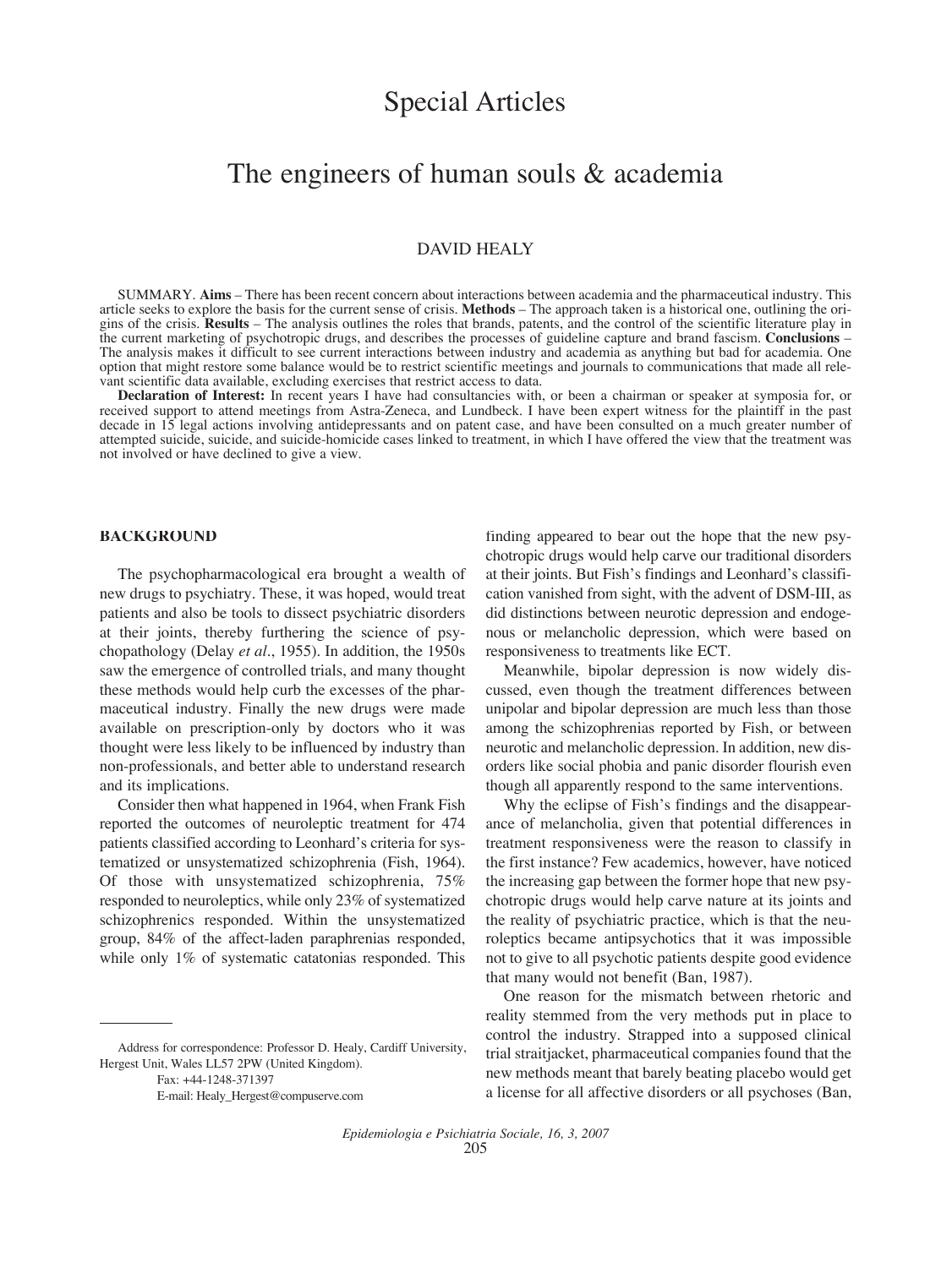2006). There was no incentive for companies to find treatments that had big effects on particular syndromes and they aimed instead for blockbuster drugs that worked across a broad spectrum of psychotic or affective disorders. Clinical trials, which began as a means to contain therapeutic claims, had been transformed by company marketing departments into a means to fuel new therapeutic bandwagons. If the drugs "work", surely it would be unethical for clinicians not to use them?

This is but one example of a marketing process that has developed since the 1970s that has stood the science of psychopharmacology on its head. Rather than drugs being used to carve nature at its joints, nature instead is being used to differentiate drug brands whose differences are trivial.

#### **THE LEVERS OF POWER**

The new marketing has availed of the use of brands, a weakening of patent laws, an industrialization of the clinical trial process, the willingness of physicians to be sold diseases and their inability to manage uncertainty. But above all it has been aided by physician ignorance of marketing.

Pharmaceutical brands stem from the late  $19<sup>th</sup>$  century when the German company, Kalle, took out a copyright on the trade name Antifebrin for a new antipyretic agent that they could not patent. The power of brands can be seen from the success of Aspirin and Heroin a few years later that continue to have much greater recognition than their generic compounds (Healy, 1997).

Companies brand more than the name of drugs. For instance, although only shown to have effects on mania, the adverts for Depakote referred to it as a mood-stabilizer. Had Abbott referred to Depakote as prophylactic for bipolar disorder, the FDA would have declared the adverts illegal. The term mood-stabilizer, while connoting prophylaxis, was essentially meaningless and as such not subject to legal action (Healy, 2006a). Since the launch of Depakote in 1995, over a hundred articles a year have had the term mood-stabilizer in their titles or abstracts; textbooks carry chapters on the group of moodstabilizers, and physicians include mood-stabilizers along with antidepressants and antipsychotics as a major psychotropic group. There seems almost no recognition that the term is little more than an advertising rubric that did not exist before 1995.

In a similar fashion, academic clinicians and others refer to SNRIs, as though this term has a clinical or pharmacological meaning, unaware of the extensive market testing that weeded out alternative acronyms and settled on this brand.

Two developments in the patent system made an increased focus on brands possible. First in the 1960s, older laws enabling companies to take out process patents were phased out, so that only one company could have a fluoxetine, making a blockbuster Prozac possible. As a consequence companies have a much greater incentive to aggressively defend and conceal the hazards of their compounds than before (Healy, 2004).

Second, where the patent system once aimed at rewarding substantial novelty that clearly contributed to public utility, the system has moved toward rewarding even trivial novelty with diminishing regard for evidence of benefit. Thus Abbott gained a patent on semisodium valproate for mania even though sodium valproate had already been demonstrated to be useful for mania (United States Patent, 1991; 1993). Lilly were enabled to get a patent on olanzapine on the basis that it was less likely to produce elevations of cholesterol and triglycerides in dogs compared to ethyl-flumepazine (United States Patent, 1992); a finding that is dramatically at odds with its effects in man (Lieberman *et al.*, 2005).

A third factor has been that companies gained control of clinical trials in the 1980s, when clinical research organisations (CROs) took over from academic physicians as the organisers of trials. As of 2000, CROs ran more than two thirds of clinical trials undertaken by industry, worth \$30 billion (Davies, 2001; Getz & De Bruin, 2000). Privatized research of this sort is profoundly different to previous clinical research. CROs have transformed human subjects research, restructured controls of disclosure and confidentiality, and managed intellectual property in an entirely new way. RCT data collected by CROs is more clearly proprietary than when a federation of academic centers conducted trials.

CROs provide a privatized IRB system (ethics review) that grants ethical approval to company studies, when university centers might not (Lemmens & Freedman, 2000). CROs have made it possible to move trials on drugs for Western markets into Asia or Africa, in a way that university departments could not have done (Petryna, 2006). Whether this move has been prompted by concerns to avoid regulatory oversight, or cost considerations is less clear. Even in trials done in Western settings, it is now clear that CRO run psychotropic trials have included bogus patients (Healy, 2004).

But of perhaps even greater importance is a fourth factor, namely that companies now control the production of the scientific literature. In the case of drugs on patent, a significant proportion of the trials undertaken that do not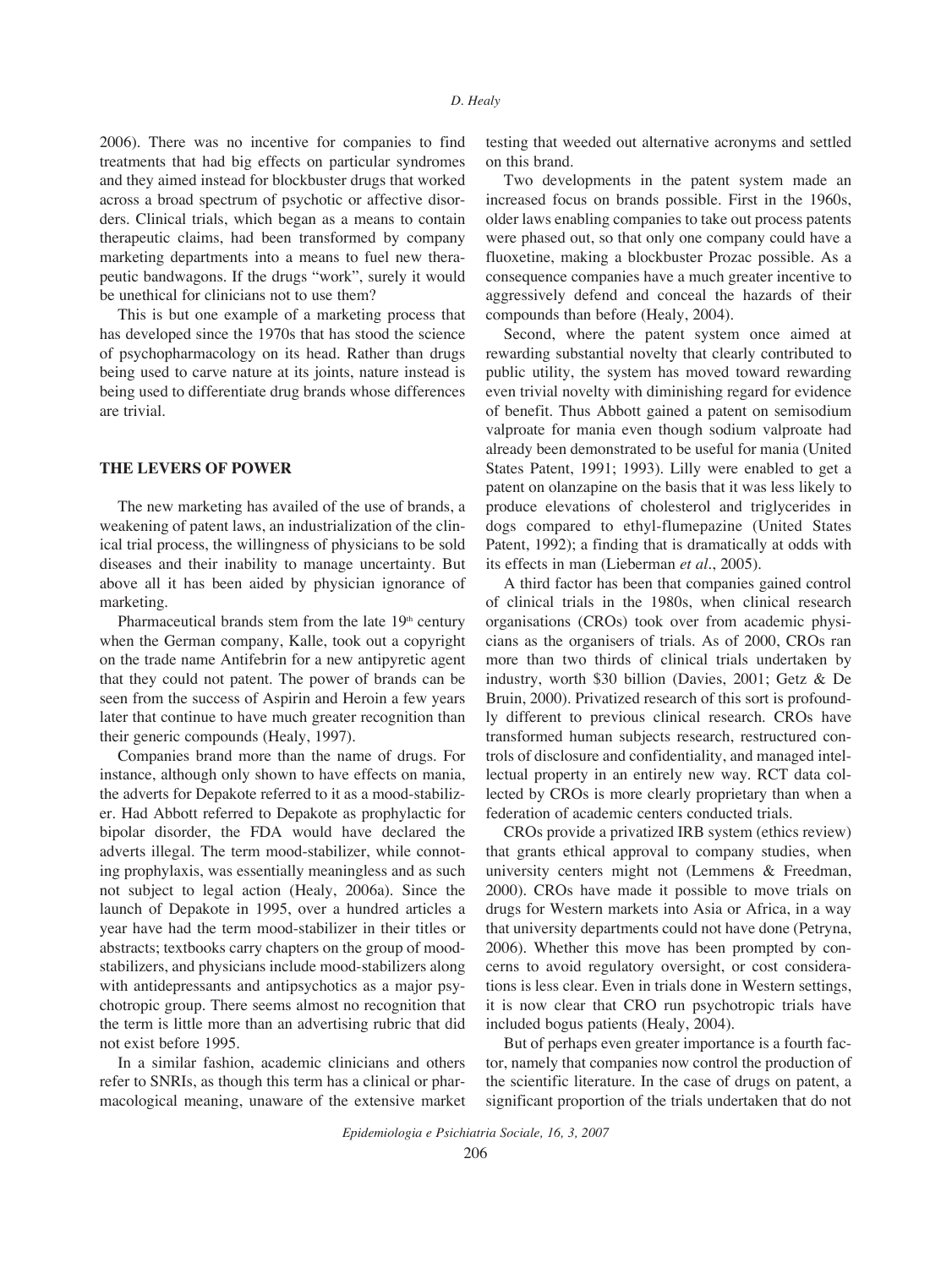return the right result now remain unpublished, while a majority of those published are in all probability ghostwritten, and bear an ambiguous relationship with their underlying data (Healy & Cattell, 2003).

The changing authorship of trials was first noticed in the mid-1990s. In response journals tightened up their authorship criteria. At this point there was little hint that the great majority of company trials appearing in major journals might be ghost-written. But by 2000, 75% of the RCTs appearing in major journals like JAMA, NEJM and the Lancet were sponsored by pharmaceutical companies, and it now seems unlikely that companies would have been prepared to leave the preparation of any sizeable proportion of these key marketing tools in academic hands. The picture that emerges is of an academic medicine transformed from what it had been during the 1960s.

The difficulties are best symbolised by the paediatric SSRI trials, where we have the greatest known divide in medicine between the raw data on an issue on the one side and the published accounts purporting to represent those data on the other. The data can now be seen to indicate that the drugs do not convincingly work and are hazardous, but prior to the release of the data the scientific literature universally portrayed these agents as safe and effective (Healy, 2006b).

One of these trials, study 329 on paroxetine, offers a landmark for the point at which science turned into marketing. An internal company assessment of this trial in 1998 had concluded that this and another study had shown paroxetine did not work for children but that it would not be commercially acceptable to publicize this finding. Instead the positive findings from the study would be published; they were in an article whose authorship line contains some of the best known names in psychopharmacology (Keller *et al.*, 2001).

There has been a recent sense of crisis about the clinical trial literature. But this has not led us to address the processes that gave rise to the divide outlined above, which must be assumed to be ongoing and producing comparable divides elsewhere in psychiatry and medicine. Instead, the focus has been on whether authors declare their conflicting interests (Fava, 2007). This focus must look good to marketing departments who would prefer the field to think that our problems stem from a few corrupt academics rather than from company practices that restrict access to data while still claiming the moral high ground of science.

The irrelevance of conflicting interests can be seen from a consideration of the process of guideline creation. Recent guidelines for schizophrenia and for bipolar disorder that have been drawn up by experts funded by industry do not differ from independent guidelines (Healy, 2006b; submitted for publication). The process by which industry has captured guidelines lies not in payments to experts but rather in ensuring the published clinical trial evidence on which they are based can only permit one conclusion. Even independent guidelines for schizophrenia and bipolar disorder now advocate using on patent agents rather than older generic agents, although FDA and other regulators, who have seen the raw data, have made it clear it would be illegal for companies to make claims of superiority for newer over older agents.

But as companies have realized for some time, the regulators do not regulate academics. And guidelines drawn up by independent academics are now among the most powerful marketing tools that pharmaceutical companies have.

Part of the power in guidelines appears to stem from clinical discomfort with uncertainty, and psychiatry's perennial concerns about its status as a science. Trials in which drugs barely beat placebo on rating scale measures are read as evidence that drugs "work", when philosophically it would be more accurate to state that in fact these trials offer evidence that it is simply not possible to say the drug does nothing and that most of whatever benefit there is stems from non-specific factors (Healy, submitted for publication). The emergence of trial results indicating that drugs do something but it is uncertain just what those benefits are should, almost by definition, have marked the point at which scientific investigation of the drugs began, not the point at which independent scrutiny of the drugs in fact has finished. Is there a population within the clinical trial cohort that shows a more substantial response to this specific agent? Given that these drugs are clearly not nosolytic, what functional changes do these agents bring about that may be beneficial for some and what light do any functional changes there may be shed on the constitution of psychosyndromes?

But uncomfortable it would seem with how little we know, and unable to force companies to undertake the research clearly called for, clinicians are vulnerable to the apparent certainties offered by guidelines. Although regulators have refused to endorse claims that newer agents are superior to older agents, clinicians inhabit a world in which the academics involved in guidelines dispel any qualms they might have about using their favourite brands in preference to less expensive and possibly more effective agents.

Control of the scientific literature and the clinical trial process has enabled companies to monger diseases (Moynihan & Cassels, 2005). Disorders such as social phobia, panic disorder, and depression have been sold in the expectation that sales would follow (Healy, 1997).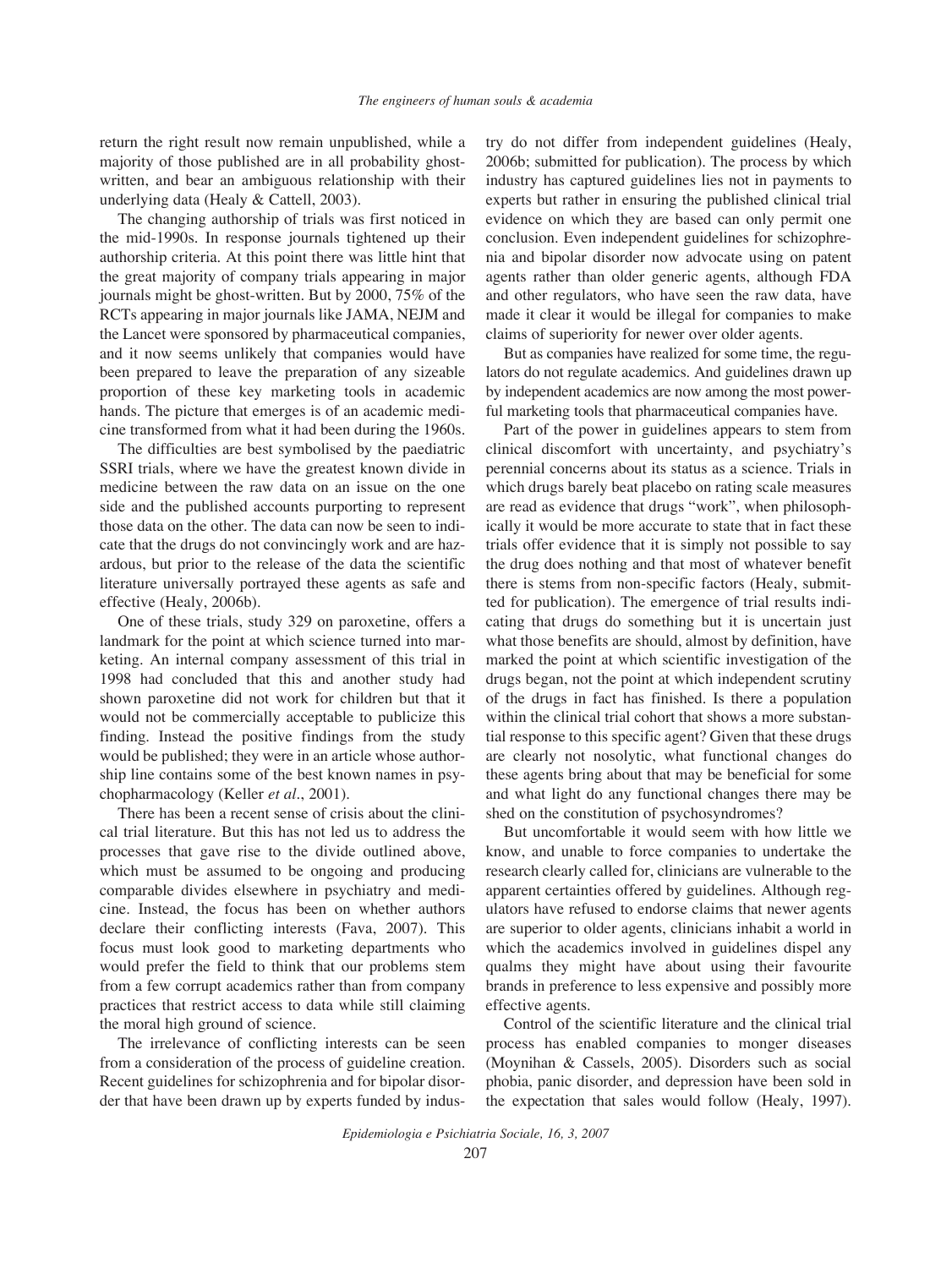Epidemiological research that establishes how many people might potentially meet criteria for particular conditions provides some of the most valuable data for this disease mongering, as Michael Shepherd, the founder of psychiatric epidemiology, has noted ruefully (Shepherd, 1998).

This selling of disorders has gone hand in hand with a marketing of risk and fear. Early hints of depression must be detected and treated in order to reduce the risks of suicide, alcoholism, divorce, and career failure and treatment must continue to reduce the risk of relapse. Where treatment of a disease might mandate treating one person per hundred, with treatment stopping once the condition responds, treatment of those at risk of a disease or its consequences mandates the treatment of one in ten, and has no natural stopping point (Heath, 2006).

But there is more to disease mongering than this. Physicians have always been able to prescribe antidepressants for minors. The significance of company efforts to seek licenses for SSRIs for paediatric depression did not therefore lie in the opportunities such licensing might have opened up for the recognition and treatment of neglected disorders. Licenses to market SSRIs for adolescent depression would have marked the point at which companies were enabled to convert the vicissitudes of childhood and adolescence into disorders to be treated rather than any enabling of physicians.

Company marketing is less and less about spreading recognition of established disorders and increasingly about pathologizing vicissitudes. A license for Viagra, for instance, became a means for companies to question young men with normal sex lives as to whether things couldn't be better. Any of life's vicissitudes are now grist to the marketing mill, and companies with a license do not baulk at changing our understanding of what it means to be human, if it captures a niche for the product. There are no academics drawing this to wider attention, perhaps because physicians in general fail to understand where disease mongering comes from.

### **BRAND FASCISM1**

The opportunities to focus on brands linked to changes in patent law, a greater ease in getting patents, and an increasing control of the means of knowledge production from the 1970s onwards, set against psychiatry's internal uncertainties, have enabled pharmaceutical companies to refashion psychiatry (and much of medicine). Where once scientists and clinicians, including those linked to companies, thought about medicine and molecules in scientific and clinical terms, they have been edged out by marketers who see molecules as pawns in a game of capturing market niches. The shift has been subtle and all but imperceptible from the outside, but it has become the driving force in all that companies now do (Applbaum, 2004).

At the heart of events is the failure of physicians to understand modern marketing. Despite regular surveys from marketing companies about the properties of a desirable antidepressant or antipsychotic, and despite the participation of clinical academics in opinion leader (focus) groups, clinicians confuse marketing with the trinkets, free lunches, lecture fees, and trips to conferences, sponsored by company sales departments. They fail to see that they are the source of the knowledge that goes into creating brands and fail to see their role in virally transmitting new brands. The actual differences between modern antidepressants and modern antipsychotics are minimal; the perceived differences come almost entirely from sophisticated consumer research aimed at understanding what physicians might swallow.

In this process, academics have three roles. First, as repositories of psychiatric knowledge their role is to help companies understand what the average clinician might perceive as a development. Second as opinion leaders they help deliver the company message to non-academic clinicians. Third, they lend their names to ornament the authorship lines of journal articles and programmes of academic meetings reporting the results of the most recent company studies.

These academic meetings have come to resemble political rallies, where the faithful assemble to hear about the evils to be vanquished and the new methods to do this. It has been some time since a trace of uncertainty entered into any of our major meetings, even though we are living through a profound medical crisis in that the health of our patients is worsening (Colton & Manderscheid, 2006) and there is open debate about the corruption of our science by companies (Angell, 2005; Kassirer, 2005). The adverse effects of psychotropic agents are only aired if it suits the marketing interests of some company. Meanwhile companies have commandeered most of our platforms and journal space to present their products under the banner of science, while flouting the basic norms of science - to make data publicly available.

In the past Stalin earned the epithet of The Engineer of Human Souls on the basis of his ability to shape the way people thought, now the market leads patients to queue

*Epidemiologia e Psichiatria Sociale, 16, 3, 2007*

<sup>&</sup>lt;sup>1</sup> The term brand fascism was coined by Kal Applbaum, author of The Marketing Era.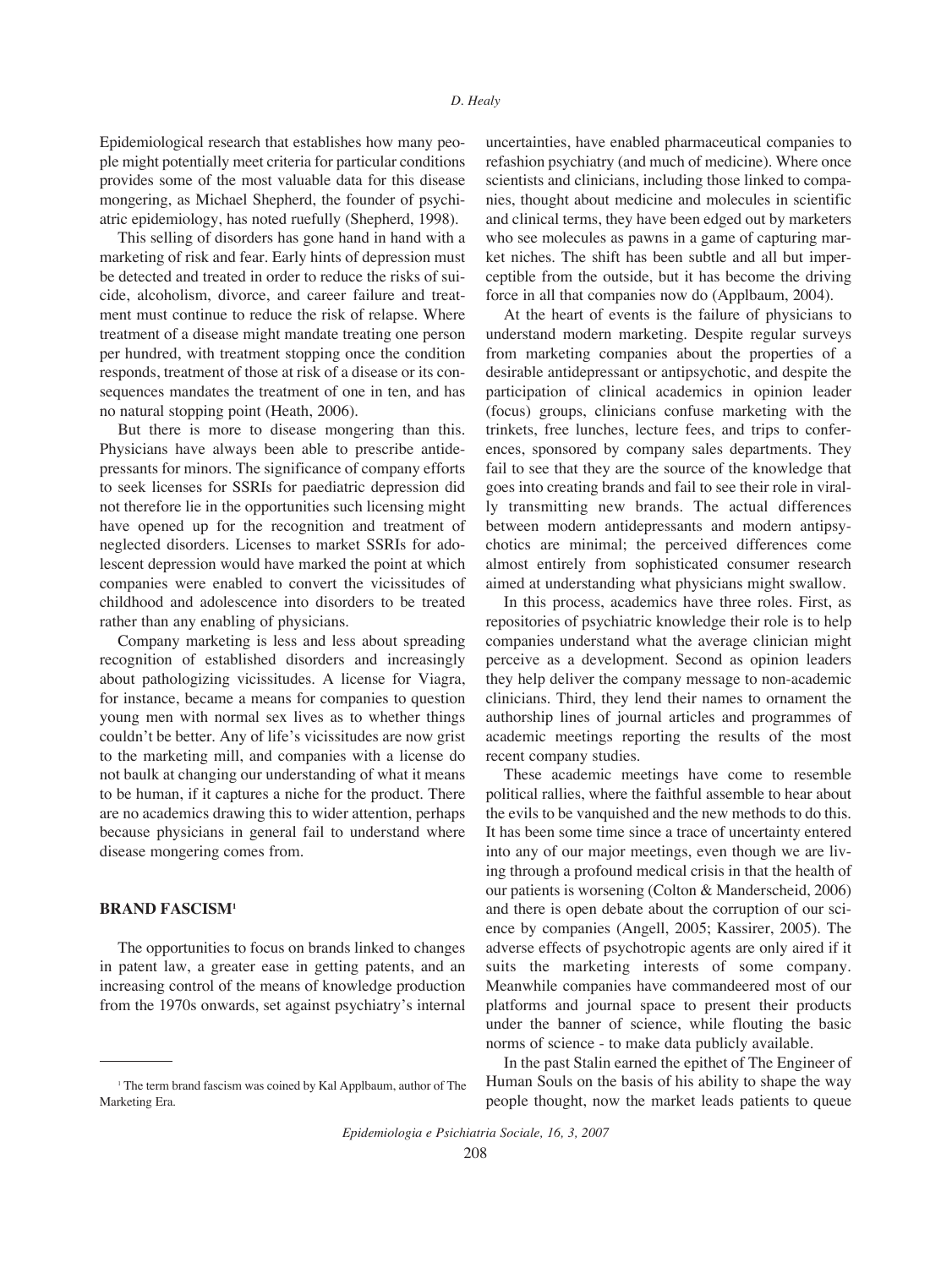up to confess their bipolarity or whatever is au courant. Nothing is inconceivable - not even the diagnosis of bipolar disorder in utero (Healy, 2006a).

The market arranges for the formerly independent voices of physicians to be silenced by the una duce, una voce process of guidelines. Of course guidelines state that they are not law, but any commentary on whether one must adhere to them makes it clear that any deviations without justification dramatically increase the medicolegal risks of practice (Healy, submitted for publication). And the element of coercion may soon increase with payments being linked to guideline adherence.

The market arranges for critics of current products to be marginalized or silenced in a manner that fits well with other fascist traditions. Anyone who criticizes a brand is likely to have "friends" planted in the audience to monitor what they say and if need be challenge it; is likely to have their utterances or writings scrutinized for possible legal actions; is likely to have "friends" and colleagues interrogated about their personal lives; is likely to find "friends" complain them to whatever body monitors their registration as a physician; and is at distinct risk of losing their job (Thompson *et al.*, 2001; Blumsohn, 2006a, b; Healy, 2006c). Companies are adept at manipulating the sibling rivalries inherent in academia to their own ends, making very acute the question of what is the good academic to do in such circumstances.

Aside from specific career threatening moves, some of the most powerful public relations companies on earth will take on the more general task of discrediting the critic and reversing their influence. The methods include canceling meetings where the critic has been invited to speak (Fugh-Berman, 2006), planting hostile reviews of any books they might write, and spreading the word that this person is trouble (Healy, 2004). Added to this are difficulties with even major journals that might be thought impervious to company influence. Fearful of industry, even the most distinguished journals in the field faced with articles accepted by the peer review process may hold these articles up in their legal departments for years. Alternately, where links to companies give the perception of conflict of interest that can be managed by a declaration of interests, links to a legal action on behalf of an injured plaintiff give actual conflicts of interest that require a rejection of the article.

Just as everything was crumbling behind the rhetoric of Stalinism, so also there is good evidence that outcomes within mental health are deteriorating. While the absolute numbers of patients occupying beds in asylums began to fall in the 1950s, the numbers of both voluntary and involuntary admissions per annum has been rising steadily since then. In North Wales, for instance, there has been a 15-fold rise in mental health admissions since the 1940s; compulsory detentions into mental illness units have risen three-fold; admissions for serious mental illness have risen 7-fold (Healy *et al.*, 2001; 2005). Rates of suicide for patients with schizophrenia have increased over 10-fold (Healy *et al.*, 2006), and general mortality for serious mental illness has increased (Healy *et al.*, 2005). Evidence from elsewhere suggests this mortality is likely to correlate with the numbers of psychotropic drugs given (Joukamaa *et al.*, 2006). The picture in North Wales is mirrored widely. Uniquely, among major illnesses in the Western world, the life expectancy for patients with serious mental illness appears to be declining (Colton & Manderscheid, 2006).

While changing social expectations and other social factors play some role in these deteriorating outcomes, nevertheless this profile is inconceivable against the background of current rhetoric that endorses the practice of evidence based medicine with the latest and the best treatments. The physical treatments we use and the way services are organised around those treatments cannot but play some part in these outcomes. What we are seeing now is not what happens when treatments work; it is not what happened to the dementia paralytica services after the discovery of penicillin.

#### **REVOLUTION OR REFORMATION?**

I have outlined here and elsewhere (Healy 2004) aspects of the current set-up that enables a handful of shrewd advisors and marketers, to take advantage of the immense marketing power of pharmaceutical companies, to infect academia and health care with an academic immune-deficiency virus (AIV). The defense reactions that might have been expected from prestigious journals and professional bodies in response to the virus seem to be paralyzed. Quite the contrary the virus seems to have been able to subvert normal defenses to its own purposes. These defenses have reacted almost as though it was their programmed duty to shield a few fragile companies from the malignant attentions of a pharmacovigilante.

Our professional organisations as clinicians, scientists and academics need to take stock of the current situation and engage with the new corporate campus. Our major journals and academic meetings need to do more or they risk losing brand value.

Given an increasing company focus on lifestyle markets rather than on treatments for serious diseases either in the West or elsewhere, one option might be to attempt

*Epidemiologia e Psichiatria Sociale, 16, 3, 2007* 209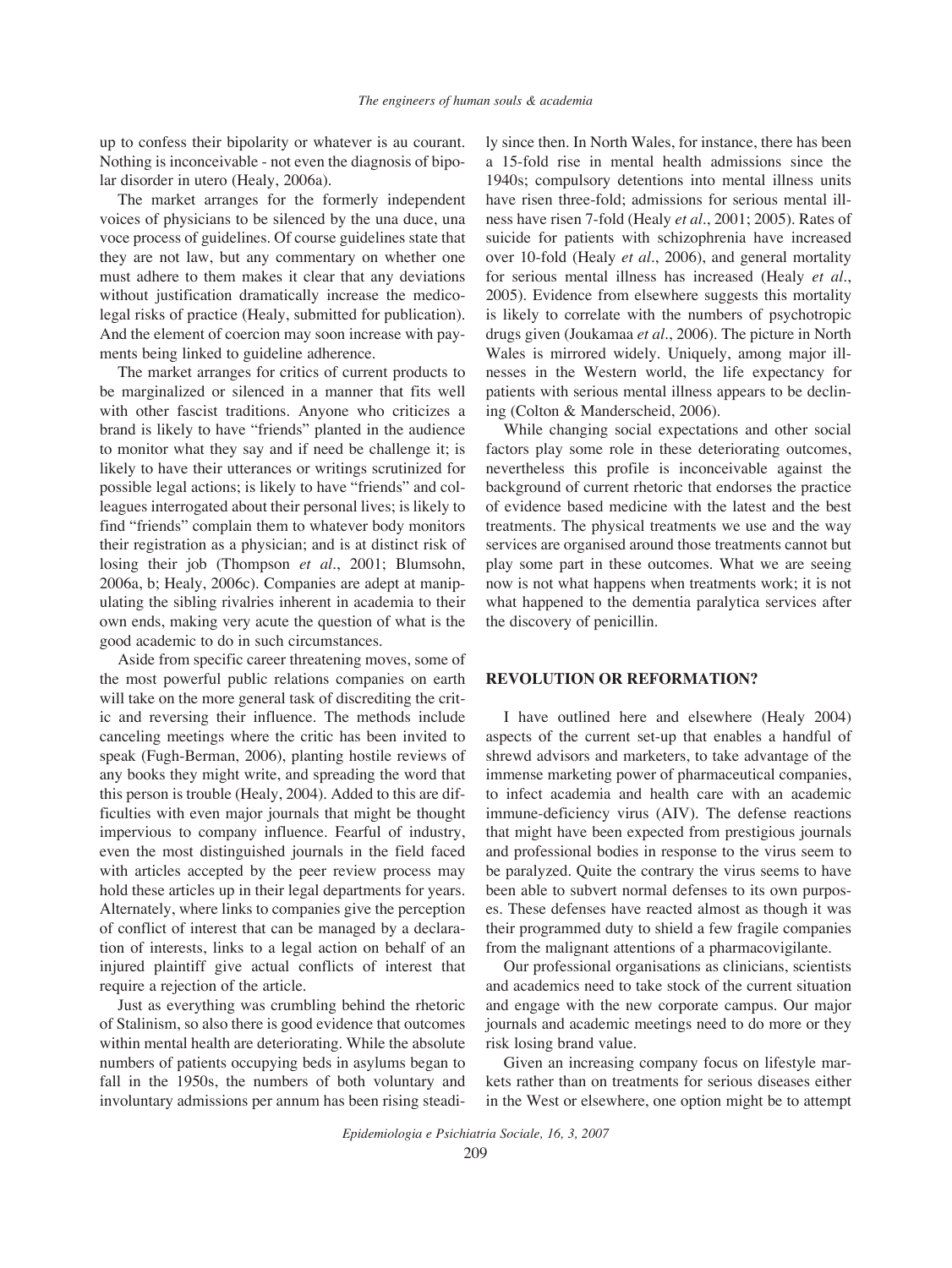to separate a more traditional medical market from an enhancement market, with a variety of physicians, but perhaps psychiatrists in particular, having to choose between being doctors or lifestyle engineers.

Another way forward lies in the recognition that drugs are not made in company laboratories - chemicals are. In order for a drug to come into being, two things have to happen. First, healthy volunteers and later patients in clinical trials agree to take these chemicals to see what happens. Willingness to participate in these studies was borne out of the global calamity of World War, when conditions of scarcity mandated the development of the first controlled trials. We participated on the basis that taking risks might injure us but would benefit a community that included our friends, relatives and children. We did so for free. At first this worked and extended the compass of human freedom from the epidemics and other scourges to which our ancestors had been subject for millennia.

But now this data freely given is sequestered by corporations who market selected parts of it back to us under the banner of science. This business model has made these corporations the most profitable on the planet. This model however, at least within psychiatry, is one that demonstrably jeopardizes the health and well being of our friends, relatives and children.

Second, companies take the inner aspirations and fears of both patients and psychiatrists to transform a chemical into a drug and also to mould a strategy designed to get patients to consume drugs more faithfully than they would do if they were living in a totalitarian regime and were ordered to consume. This is what branding and patenting is about. It yields the biggest profit margins in history, significant amounts of which go to ensuring a continuing hold on academic minds, and through academics the public mind.

There are both ethical and scientific grounds to object. It is not clear that companies own the data of clinical trials other than by force majeure. Whether they do or not, it is time for clinicians to consider whether it is ethical to enter their patients into such "exercises". The consent form should at the very least contain an explicit statement that the company may sequester any data from the trial, rendering it unavailable for scientific use. It is unlikely that patients currently entering trials know this, or would accept involvement in trials on this basis.

The scientific grounds to object lie in the fact that current academic practices breach the norms of science by not making data available. If we are to be scientific we must object. This can only be good for both psychiatry and companies in that a psychopharmacology of the sort we now have will inevitably be sterile and is only capable of rescue by the serendipitous discovery of new agents.

In objecting, it may be possible to ally with scientists and clinicians working within pharmaceutical companies who for the last two decades have been even more aware than clinicians about how marketing has changed the character of their roles. Many of them would wish to see these developments undone.

#### **REFERENCES**

Angell M. (2005). *The Truth about the Drug Companies. How They Deceive Us and What to Do About It*. Random House: New York.

- Applbaum K. (2004). *The Marketing Era*. Routledge: New York.
- Ban T.A. (1987). Prolegomenon to the clinical prerequisite. Psychopharmacology and the classification of mental disorders. *Progress in Neuro-Psychopharmacology & Biological Psychiatry* 11, 527-580.
- Ban T.A. (2006). Academic psychiatry and the pharmaceutical industry. *Progress in Neuro-Psychopharmacology & Biological Psychiatry* 30, 429-441.
- Blumsohn A (2006a). Scientific Misconduct Blog. Retrieved June 4, 2007, from http://scientific-misconduct.blogspot.com/
- Blumsohn A. (2006b). Authorship, ghost-science, access to data and control of the pharmaceutical scientific literature: who stands behind the word? *Professional Ethics Report* 19(3). Retrieved June 4, 2007, from http://www.aaas.org/spp/sfrl/per/per46.pdf
- Colton C.W. & Manderscheid R.W. (2006). Congruencies in increased mortality rates, years of potential life lost, and causes of death among public mental health clients in eight states. *Preventive Chronic Disease* 3(2). Retrieved June 4, 2007, from http://www.cdc. gov/pcd/issues/2006/apr/05\_0180.htm.
- Davies H (2001). The role of the private sector in protecting human subjects. Institute of Medicine. Retrieved June 4, 2007, from http:// www.acrohealth.org/testimony.php?yr=2001
- Delay J., Deniker P. &, Ropert R (1955). Etude de 300 dossiers de maladies psychotiques traits par la chlorpromazine en service fermé depuis 1952. *Encéphale* 528-535.
- Fava G. (2007). Financial conflicts of interest in psychiatry. *World Psychiatric Association Journal* 6(1), 19-24.
- Fish F (1964). The influence of the tranquilizers on the Leonhard schizophrenic syndromes. *Encephale* 53, 245-249.
- Fugh-Berman A. (2006). Doctors must not be lapdogs to drug firms. *British Medical Journal* 333, 1027.
- Getz K. & De Bruin A. (2000). Breaking the development speed barrier. *Drug Information Journal* 34, 725-736.
- Healy D. (1997). *The Antidepressant Era*. Harvard University Press: Cambridge Mass.
- Healy D. (2004). *Let Them Eat Prozac*. New York University Press: New York.
- Healy D. (2006a). The latest mania. Selling bipolar disorder. *PloS Medicine*. Retrieved June 4, 2007, from http://dx.doi.org/10.1371/ journal.pmed.0030185
- Healy D. (2006b). Manufacturing Consensus. *Culture, Medicine and Psychiatry* 30, 135-156.
- Healy D (2006c). Let them eat Prozac. Retrieved June 4, 2007, from http://www.healyprozac.com/AcademicStalking/default.htm
- Healy D. (submitted for publication). Trussed in Evidence? Ambiguities at the interface of Clinical Evidence and Clinical Practice. *Transcultural Psychiatry*.
- Healy D. & Cattell D. (2003). The Interface between authorship, industry and science in the domain of therapeutics. *British Journal of Psychiatry* 182, 22-27.

*Epidemiologia e Psichiatria Sociale, 16, 3, 2007*